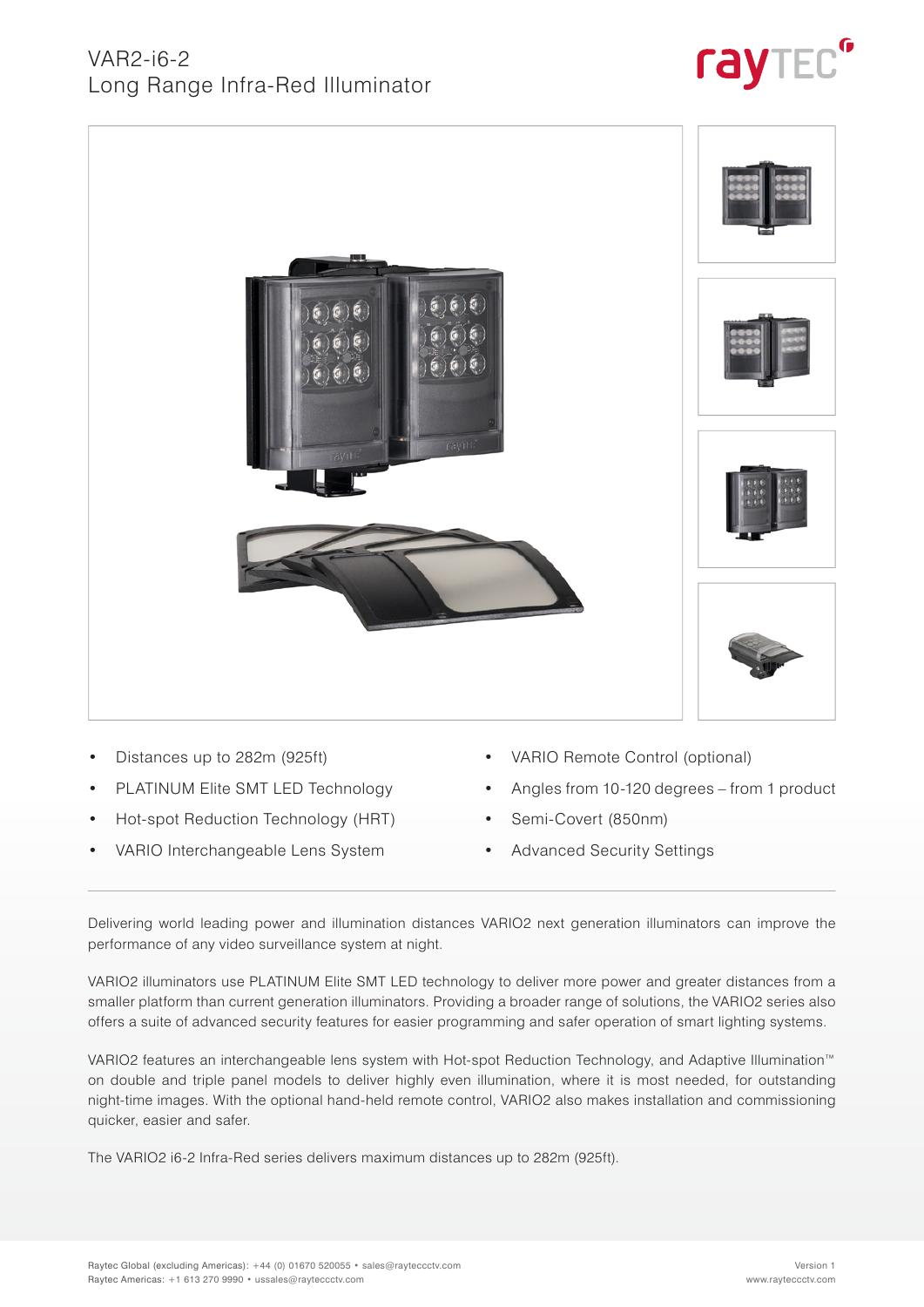# Product Dimensions



| <b>Features</b>                        | <b>Benefits</b>                                                                                                                                                                                                                                                                         |
|----------------------------------------|-----------------------------------------------------------------------------------------------------------------------------------------------------------------------------------------------------------------------------------------------------------------------------------------|
| VARIO Interchangeable lens system      | Angle of illumination can be easily, quickly and precisely adjusted by<br>changing the VARIO holographic lens insert, to match the specific<br>camera field of view.                                                                                                                    |
| Hot-spot Reduction Technology (HRT)    | HRT - Hot-Spot Reduction Technology delivers a highly diffused,<br>elliptical beam shape to deliver more light where it is needed,<br>generating both longer distances and minimizing light wastage.<br>The HRT system also prevents overexposure of foreground objects.                |
| <b>VARIO Remote Control (optional)</b> | Allows set up quickly and safely from ground level and provides access<br>to advanced set up features. Reduces both cost and time of installation<br>and commissioning.                                                                                                                 |
| <b>LED Status Indicator</b>            | Quick operational feedback on status and performance of the<br>illuminator. Allows simple and quick commissioning of the installation<br>and easy maintenance reviews                                                                                                                   |
| Platinum Elite SMT LED Technology      | VARIO2 illuminators use cutting edge PLATINUM Elite SMT LED<br>technology together with an enhanced Cool Running™ thermal<br>management system to deliver World leading power, reliability and<br>flexibility.                                                                          |
| <b>Advanced Security Settings</b>      | Programming inputs on both the VARIO remote control and on the<br>VARIO2 illuminator can be disabled if required. Additionally, the VARIO<br>remote control can be given a PIN code to lock in settings and limit<br>access.                                                            |
| Adaptive Illumination <sup>™</sup>     | Adaptive Illumination <sup>™</sup> allows the installer to adjust the angle of the<br>light projection from a single unit to fit the specific demands of any<br>installation. Adjustment is quick and convenient and any angle up to<br>180° (depending on model) is easily selectable. |
| Green Technology                       | In-built green features such as power adjust, telemetry control and<br>timer function enhance the potential for energy savings.                                                                                                                                                         |

### 5 YEAR WARRANTY

All Raytec luminaires are provided with an industry leading 5 year warranty and have an expected useful life in excess of 10 years